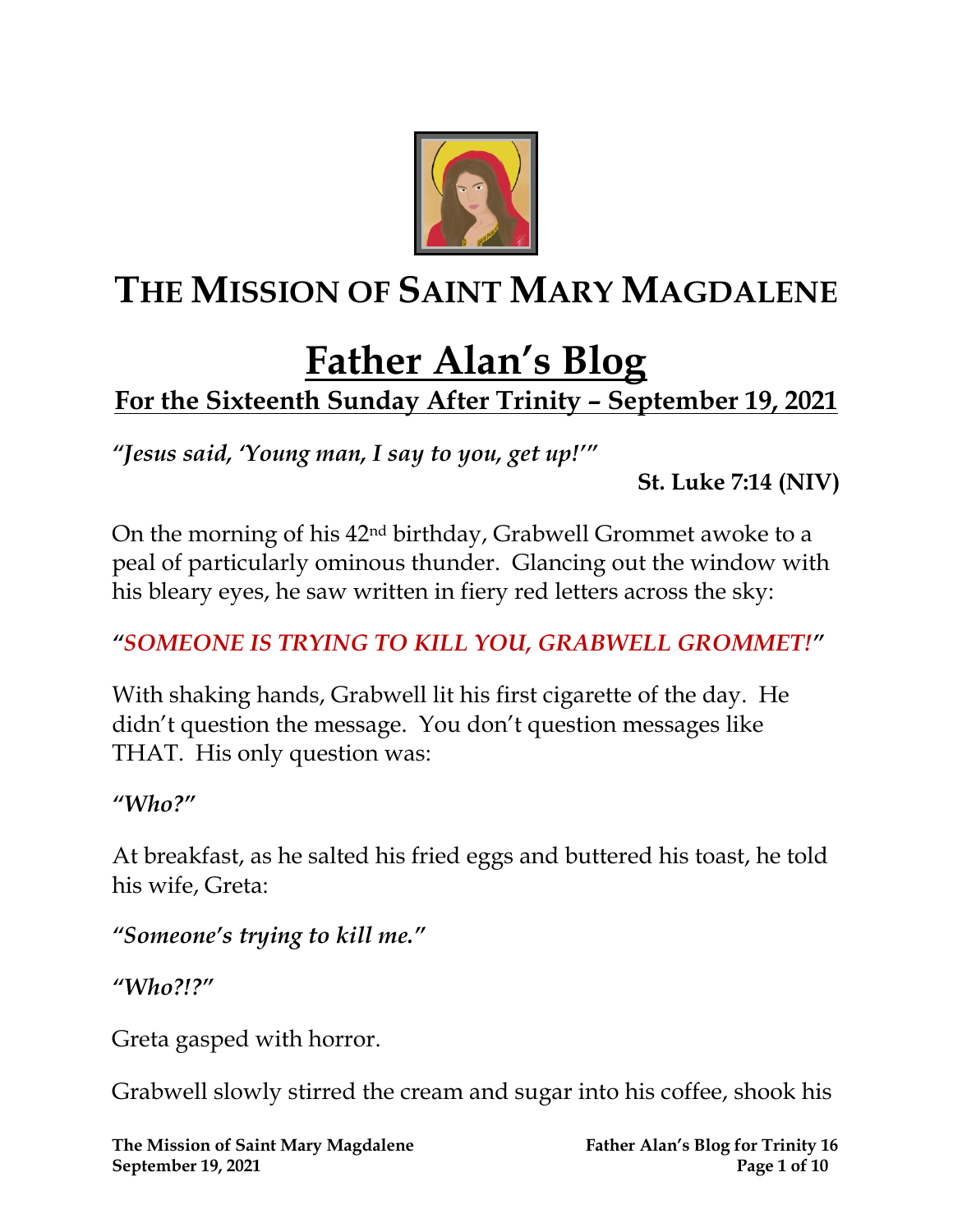head, and said:

#### *"I don't know."*

Convinced though he was, Grabwell Grommet wasn't going to the police with his story; instead, he decided his only course was to go about his daily routine and hope, somehow, to outwit his would-be murderer. Grabwell tried to think on the drive to the office, but the frustration of making time by beating traffic lights and by constantly switching lanes occupied him wholly. Nor, once behind his desk, could he think a moment – what with jangling phones, urgent memos, and the problems and decisions piling in as they did each day. In fact, it wasn't until his third martini at lunch that the full terror of his position struck him. It was all he could do to finish his second plate of Fettuccine Alfredo.

#### *"I can't panic, "*

He said to himself as he lit another cigar,

#### *"I simply must live my life as usual."*

So, Grabwell worked until seven, as usual, and drove home fast, as usual, and studied business reports, as usual. Then, he took his usual two sleeping pills in order to get his usual five hours of sleep.

As days passed, Grabwell stuck fully to his routine. And as the months went by, he began to take a perverse pleasure in his ability to survive.

*"Whoever's trying to get me, "*

He'd say proudly to Greta,

*"Hasn't got me yet – I'm too smart for him."*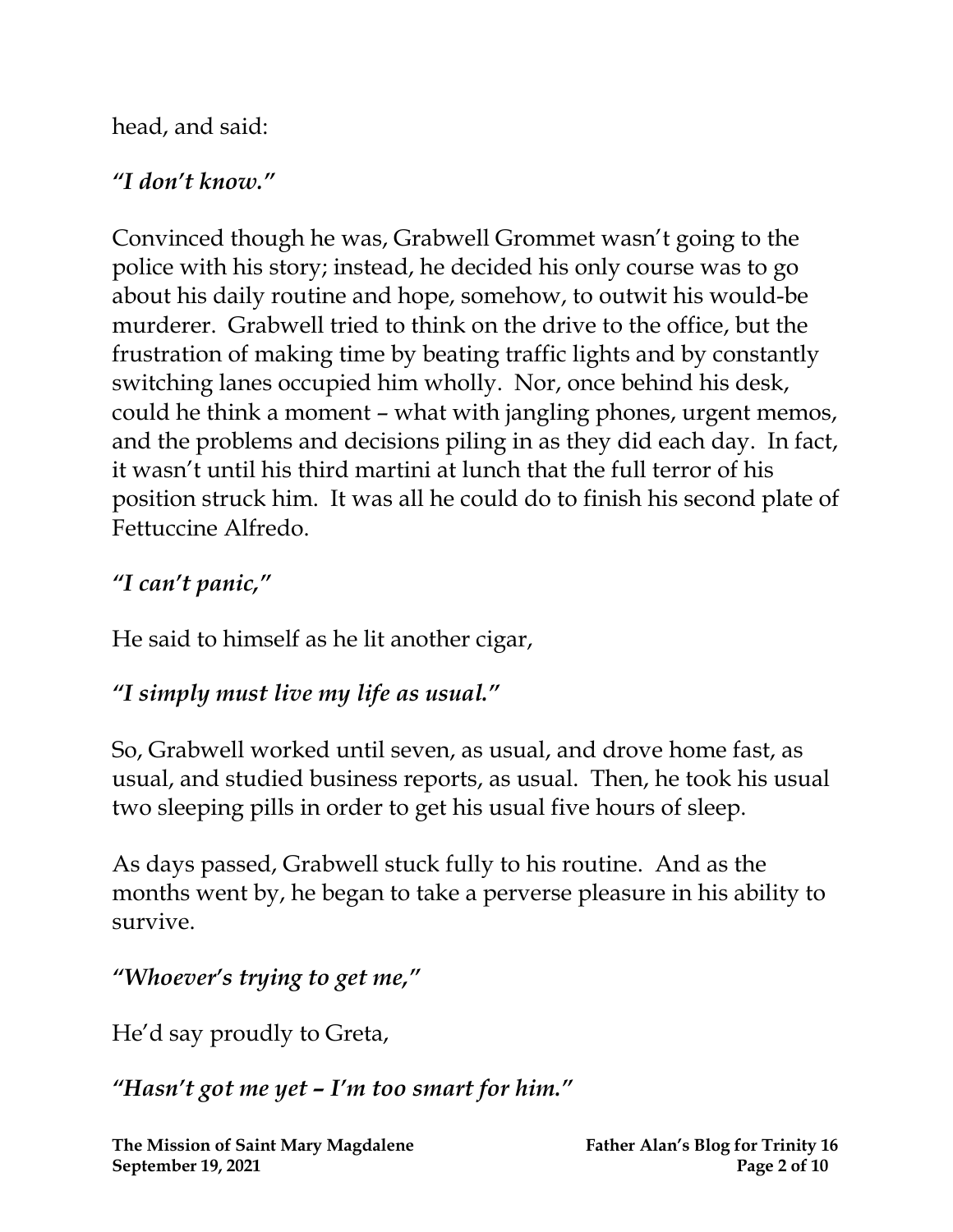*"Oh, please be careful."*

She'd reply, while ladling him a second helping of beef stroganoff.

Grabwell's pride grew, as he managed to go on living for years. But, as it must to all men, death came at last to Grabwell Grommet – at his desk, on a particularly busy day, when he was 53. Grief-stricken Greta subsequently demanded a full autopsy, but it revealed only:

- **obesity;**
- **cirrhosis of the liver;**
- **arteriosclerosis;**
- **cardiac necrosis;**
- **circulatory insufficiency;**
- **cerebrovascular aneurysm;**
- **duodenal ulcers;**
- **emphysema;**
- **pulmonary edema; and**
- **a touch of lung cancer.**

*"How glad Grabwell would have been to know, "*

Said Greta, smiling proudly through her tears,

*"That he died of NATURAL CAUSES…"*



Now, it's very important that we do all we can to take care of these temporal bodies, these vessels of flesh and blood that God has given us to carry us through our earthly journeys. Indeed, as St. Paul cautions us (1 Corinthians 6:19-20):

*"Do you not know that your body is a temple of the Holy Spirit, Who* 

**The Mission of Saint Mary Magdalene Father Alan's Blog for Trinity 16 September 19, 2021 Page 3 of 10**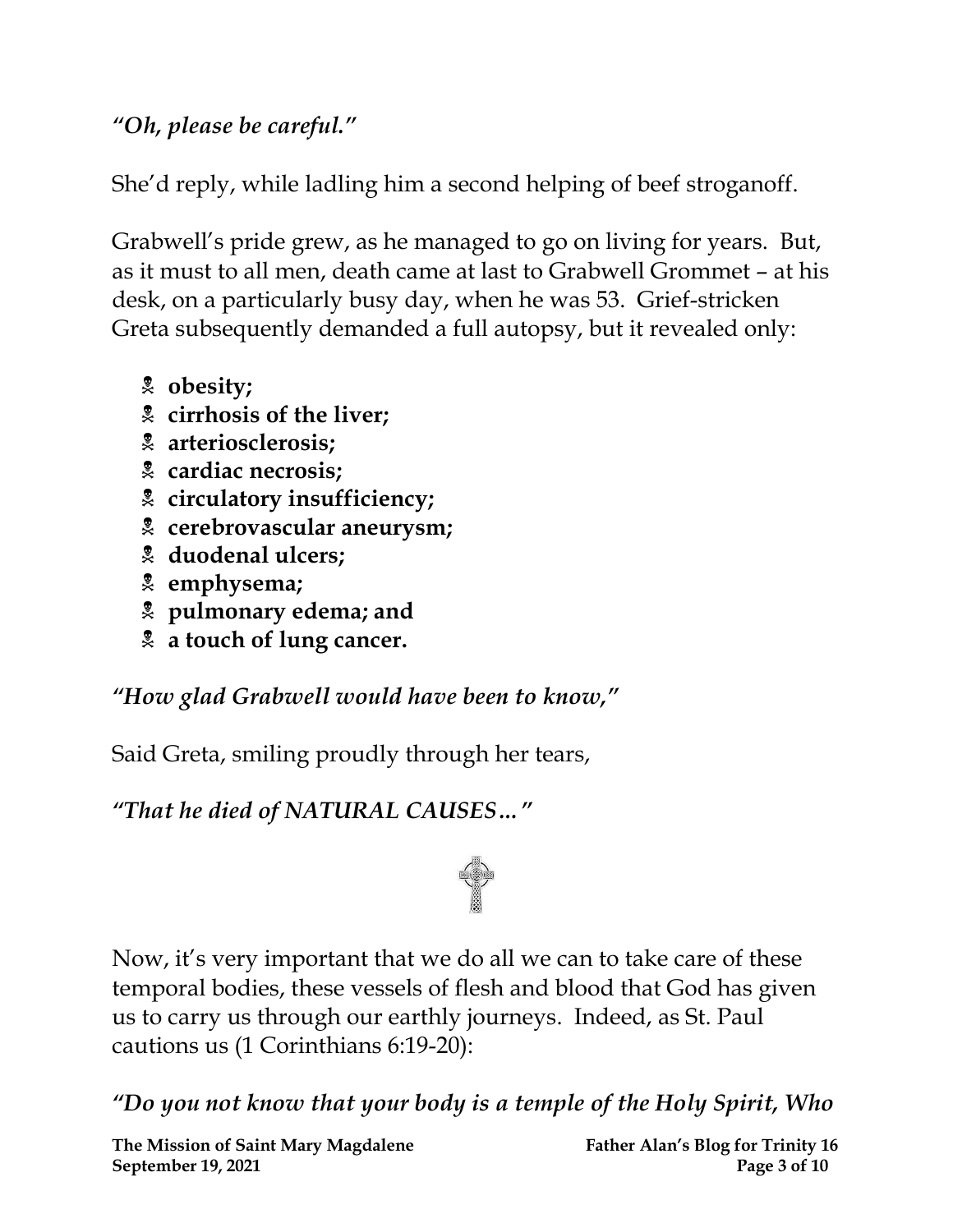*is in you, Whom you have received from God? You are not your own; you were bought at a price. Therefore honour God with your body."*

And so, we are called to spend a great deal of our time caring for our physical and emotional selves. Some of us spend more time than others. For example, out of the 168 hours in each week, I wonder just how many hours we actually spend:

- ✓ **sleeping;**
- ✓ **exercising;**
- ✓ **showering (or bathing);**
- ✓ **primping;**
- ✓ **shopping for groceries and such;**
- ✓ **preparing meals; and**
- ✓ **eating.**

I'll bet that it's a pretty high proportion of the total. **Yet, these bodies of ours WILL give out – they will die, eventually**. So, what will all that time spent have gained us? Outside of an improved quality of life, as the psalmist notes (Psalm 90:10a):

*"…(for) threescore years and ten or if men be so strong, they may come to fourscore years…"*

The point is this:

For a paltry 70- or 80-years' return on our "investment", we do seem to spend an awful lot of our time concentrating on:

 **the physical; and the emotional,**

but what about:

**the** *spiritual***?**

**The Mission of Saint Mary Magdalene Father Alan's Blog for Trinity 16 September 19, 2021 Page 4 of 10**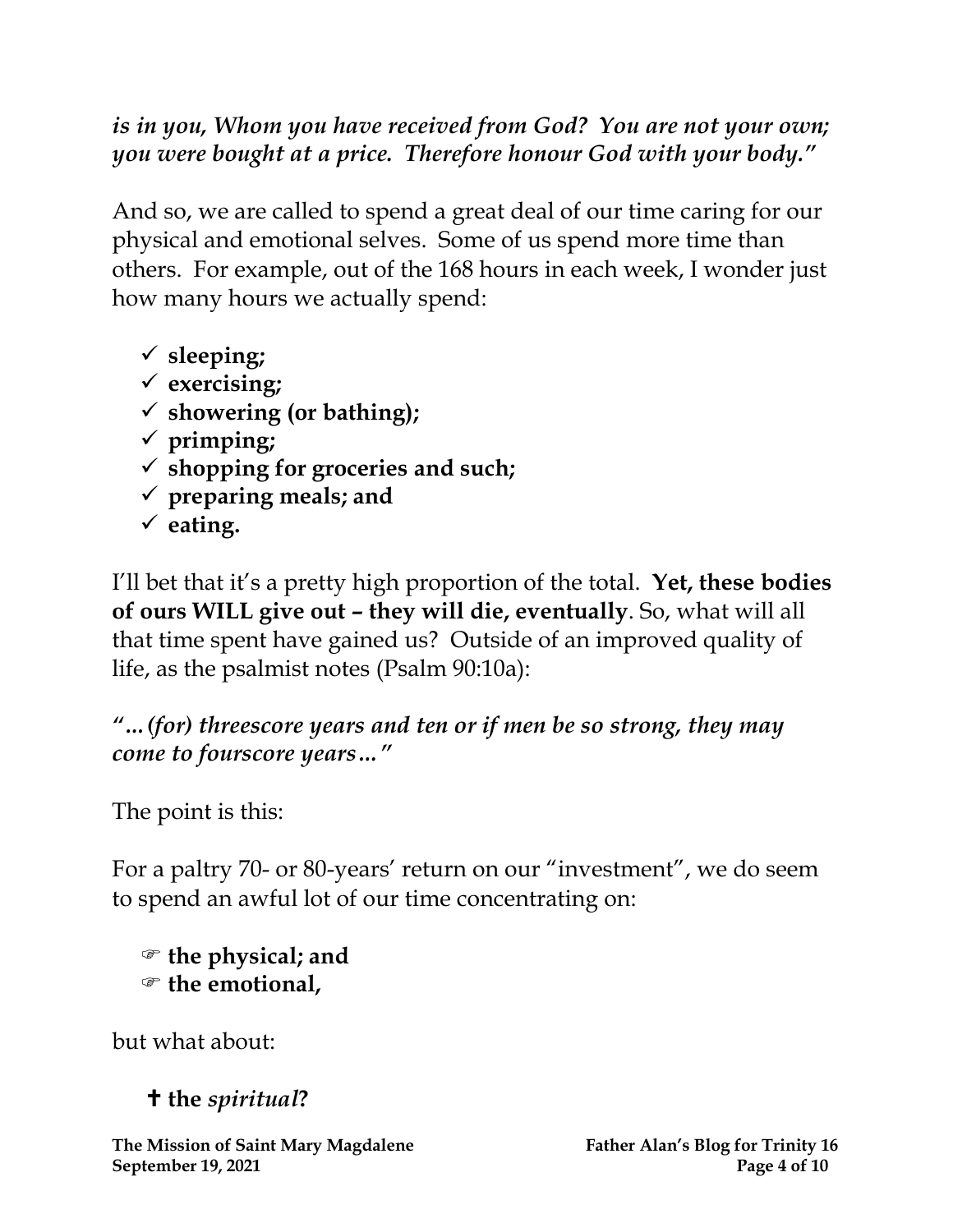In other words, how much of the 168 hours each week do we actually spend in preparing for ETERNITY:

- **in worship;**
- **in prayer;**
- **in reading and studying Holy Scripture; and**
- **in fellowship?**

**And just how long is ETERNITY anyway?**



On the first page of his 1921 illustrated book, *"The Story of Mankind"*, Dutch-American historian, journalist, and children's book author [Hendrik Willem van Loon](http://everything2.com/title/Hendrik+Willem+van+Loon) offers the following illustration:

*"High up in the North in the land called Svithjod, there stands a rock. It is [a hundred miles](http://everything2.com/title/five+hundred+miles) high and a hundred miles wide. Once every [thousand](http://everything2.com/title/thousand) years [a little bird](http://everything2.com/title/a+little+bird) comes to this rock to sharpen its beak. When the [rock](http://everything2.com/title/mountain) has thus been worn away, then [a single day](http://everything2.com/title/a+single+day+of+eternity) of [eternity](http://everything2.com/title/a+single+day+of+eternity) will have gone by."*



So again, I ask: **just how much of our time do we actually spend in preparing for ETERNITY**? I'll bet it's not very much – especially when one considers the enormous return on ITS "investment".

And so, I've really got to know:

*"Is it just me – or is something SERIOUSLY WRONG with this entire picture?!?"*,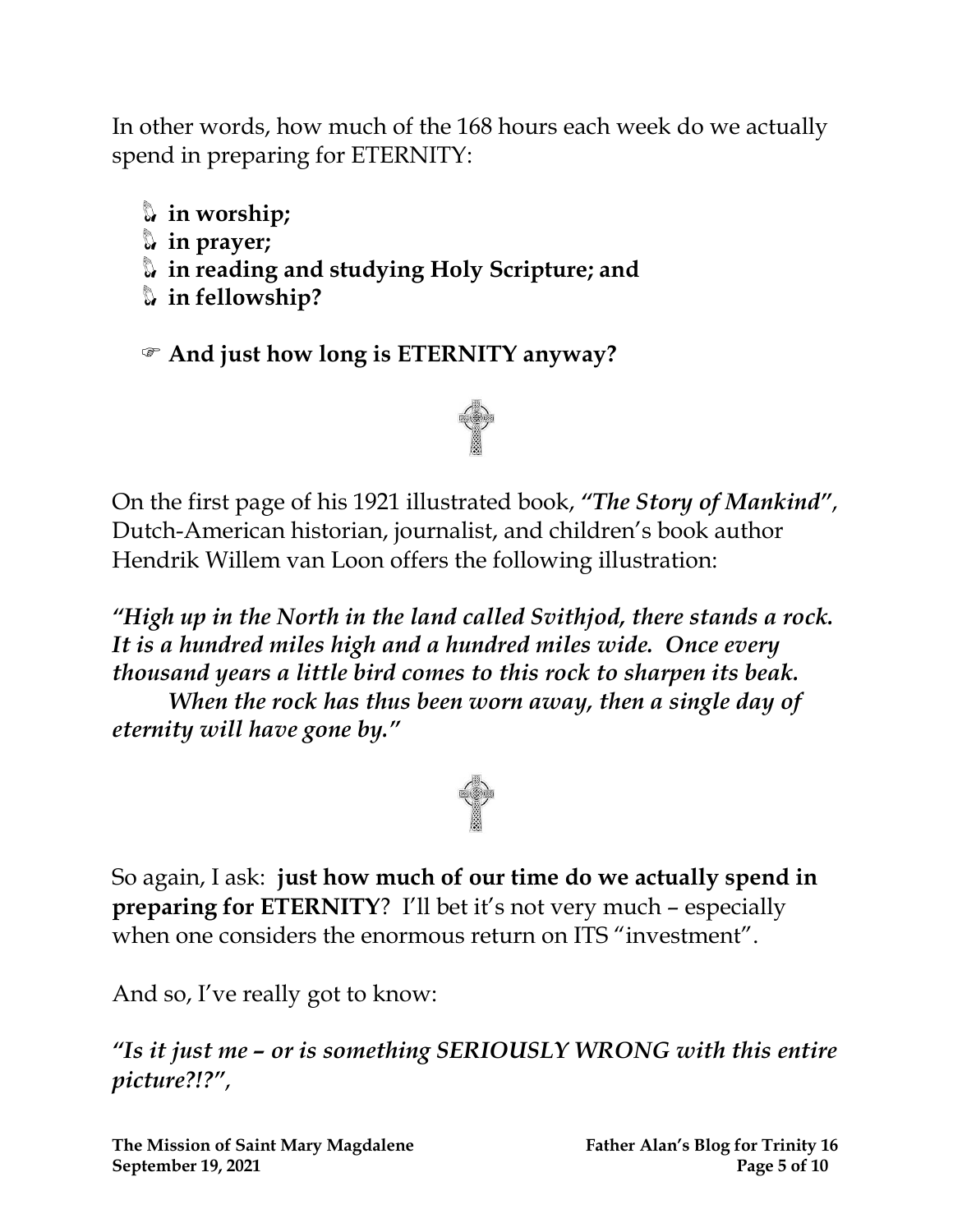that so many people would choose to put in so much effort for so little return and choose to let the most important priorities slide?



You know, whenever our family does yard work – such as:

- ✓ **shovelling and wheelbarrowing gravel and topsoil;**
- ✓ **raking;**
- ✓ **planting;**
- ✓ **watering;**
- ✓ **mowing;**
- ✓ **trimming;**
- ✓ **pruning;**
- ✓ **the ever-constant weeding;**
- ✓ **harvesting; and, of course,**
- ✓ **yard and garden clean-up in the spring and autumn,**

it never ceases to amaze me just how quickly a plant will shrivel up and die when it is cut off from its root. In fact, the withering process is alarmingly fast – it literally happens before one's very eyes in a matter of minutes. Well, the same is true with us – whenever we human beings, God's children all, are cut off from our root, the Lord and Saviour Jesus Christ. For as Jesus Himself clearly declares in St. John 15:5:

#### *"I am the vine; you are the branches. If you remain in me and I in you, you will bear much fruit; apart from me you can do nothing."*

Thus, if we **willingly choose** to be cut off from Jesus – by neglecting our spiritual and, subsequently, our ETERNAL needs – then our souls will, as a result, shrivel up and, in effect, die for 70 years (or more) in this life, **and for an EXTREMELY LONG TIME in the next.**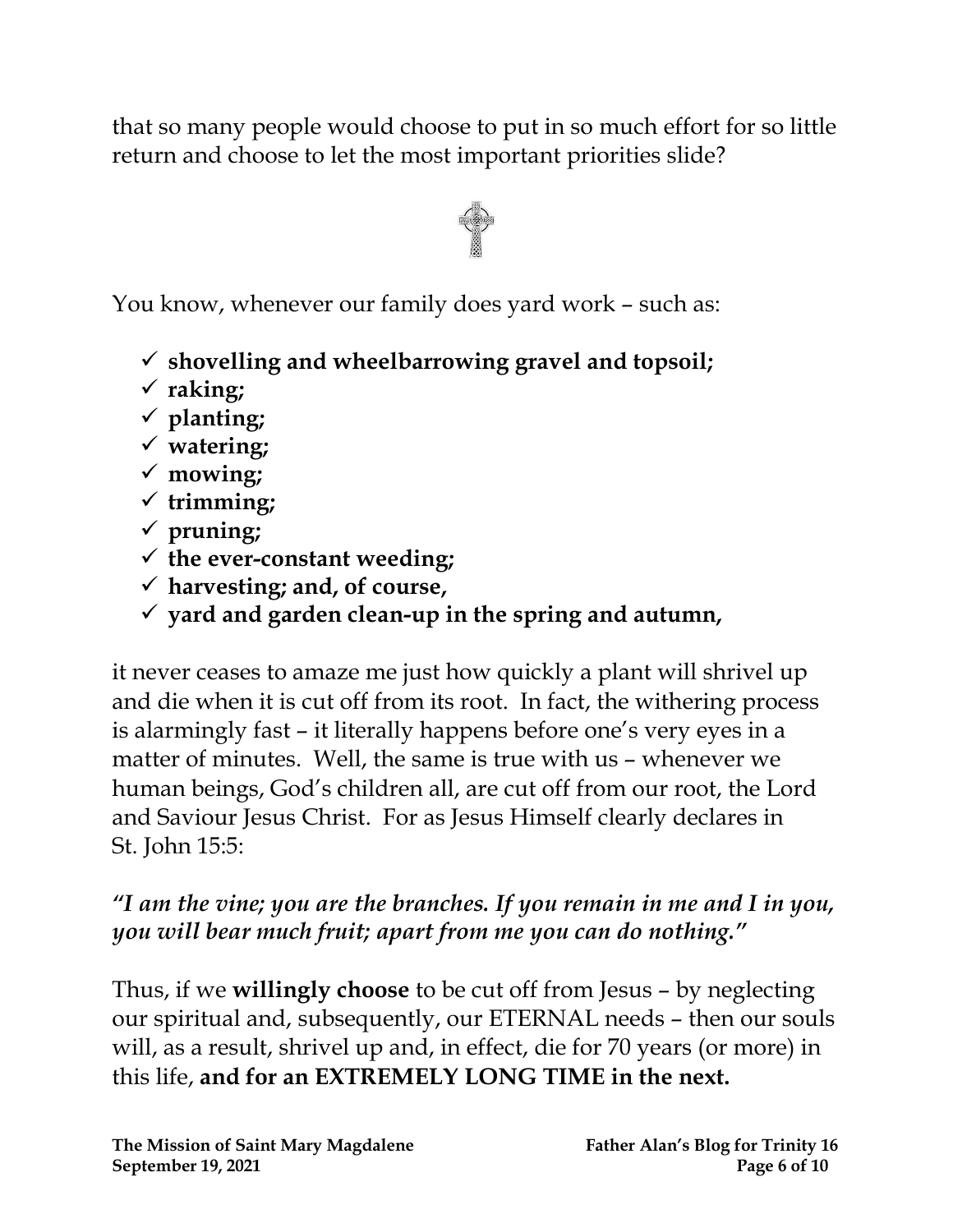But God be praised! Because as we distinctly heard in today's Gospel Lesson (St. Luke 7:11-17):

#### **Jesus Christ has absolute power over death!**

In this instance, Jesus raises to new life the son of a widow who lived in Nain – a small Galilean village about eight miles south of Jesus' hometown of Nazareth. No doubt, we can easily picture this incident (or, at least, feel the emotion of it) because, chances are, we have all lost someone to death – not necessarily an only son (as did this poor woman) but, perhaps:

- **a spouse; or**
- **a parent; or**
- **a sibling; or**
- **some other close relative; or**
- **a dear friend.**

Anyway, I'll leave it to Christian author, Max Lucado, in his 1993 book, "He Still Moves Stones" and his 1987 book, "God Came Near" to describe the scene for us:

*"The funeral is over. The burial is next. Ahead of you walk six men who carry the open coffin that carries the body of your son. Your only son.*

*"You're numb from the sorrow. Stunned. You lost your husband, and now you've lost your son. Now you have no family. If you had any more tears, you'd weep. If you had any more faith, you'd pray. But both are in short supply, so you do neither. You just stare at the back of the wooden box.*

*"Suddenly it stops. The pallbearers have stopped. You stop.*

*"A man has stepped in front of the casket. You don't know him.*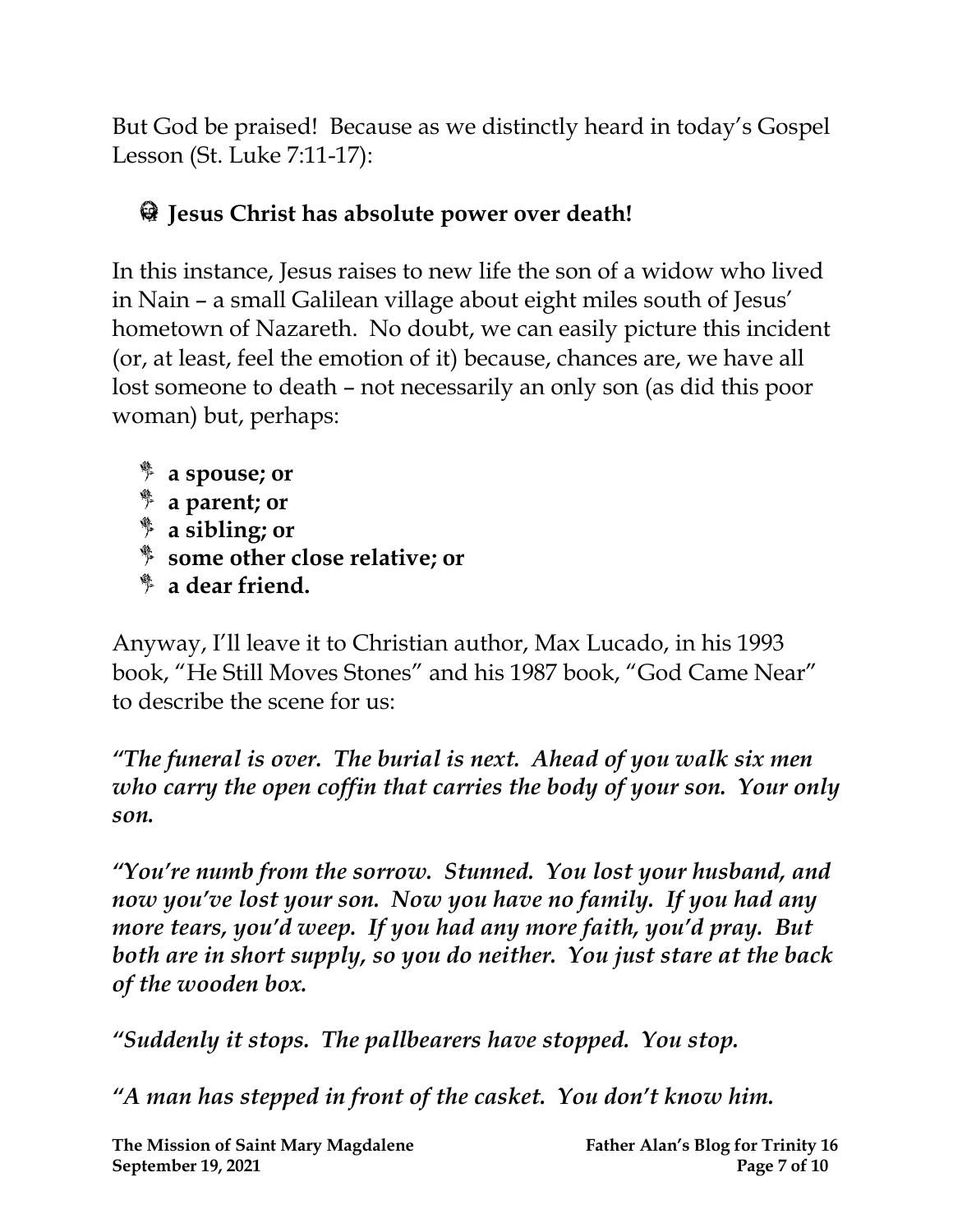*You've never seen him. He wasn't at the funeral…You have no idea what he is doing."*

*"The mourners didn't cause Jesus to stop. Nor did the large crowd, or even the body of the dead man on the stretcher. It was one, lone, solitary, figure. The woman. The WIDOW.*

*"From the look on the woman's face and the redness in her eyes, Jesus knew immediately what was happening – It was her son who was being carried out, her ONLY son. And if anyone knows the pain that comes from losing your only son, God does.*

**(Moreover, the death of the widow's only son meant that her lone earthly source of "livelihood" , meaning:**



**WAS NOW GONE. Her son's untimely death meant the widow's abject poverty and, most likely, her premature death.)**

*"And so, Jesus did it. He went into action for the sake of ONE LOST SOUL. 'Don't cry' He told the mother. 'Arise!' He told the son. The dead man spoke, the devil ran, and the people were reminded of the truth: For those who know the Author of Life, death is nothing more than Satan's game of dead-man's-bluff."*



And just as Jesus had compassion on the widow of Nain, raising her son from the dead and saving her from a life of untold hardship and poverty, in the process, so, too (**only if we ask Him to, that is**), Jesus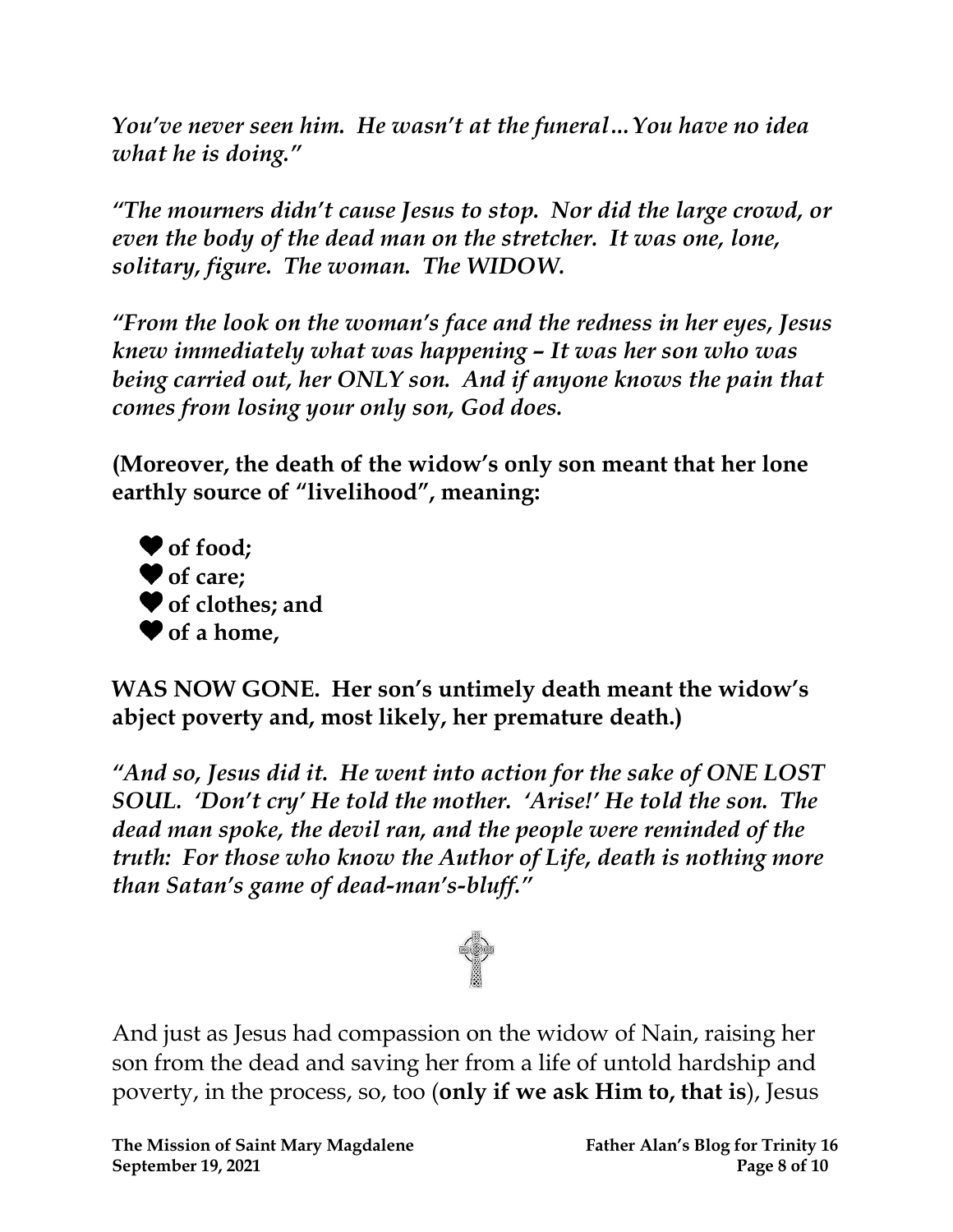will have compassion upon us, resurrecting that which was dead, and saving us from a life of hardship of heart and then replenishing our poverty of spirit, as well. Accordingly, St. Paul makes his petition for us in today's Epistle Lesson (Ephesians 3:16-19):

*"I pray that out of (the Father's) glorious riches he may strengthen you with power through his Spirit in your inner being, so that Christ may dwell in your hearts through faith. And I pray that you, being rooted and established in love, may have power, together with all the Lord's saints, to grasp how wide and long and high and deep is the love of Christ, and to know this love that surpasses knowledge—that you may be filled to the measure of all the fullness of God."*

Thus, if we truly invite the Lord and Saviour Jesus Christ to dwell in our **hearts**, just imagine what He could do in our individual **lives**.

(Not to mention in the life of:

- **this Mission of Saint Mary Magdalene; and**
- **the Diocese of Canada West; and**
- **the Anglican Catholic Church of Canada; and**
- **the Traditional Anglican Church worldwide; and**
- **the "One, Holy, Catholic, and Apostolic Church" , Christ's "Church militant here IN earth"**.)

So, when all is said and done, I REALLY need to ask:

#### **Just how much of 168 hours a week are we willing to invest in Jesus of Nazareth?**

For as "The Murder of Grabwell Grommet" so clearly demonstrates for  $11s$ :

**Life on earth is short – and eternity beckons**.